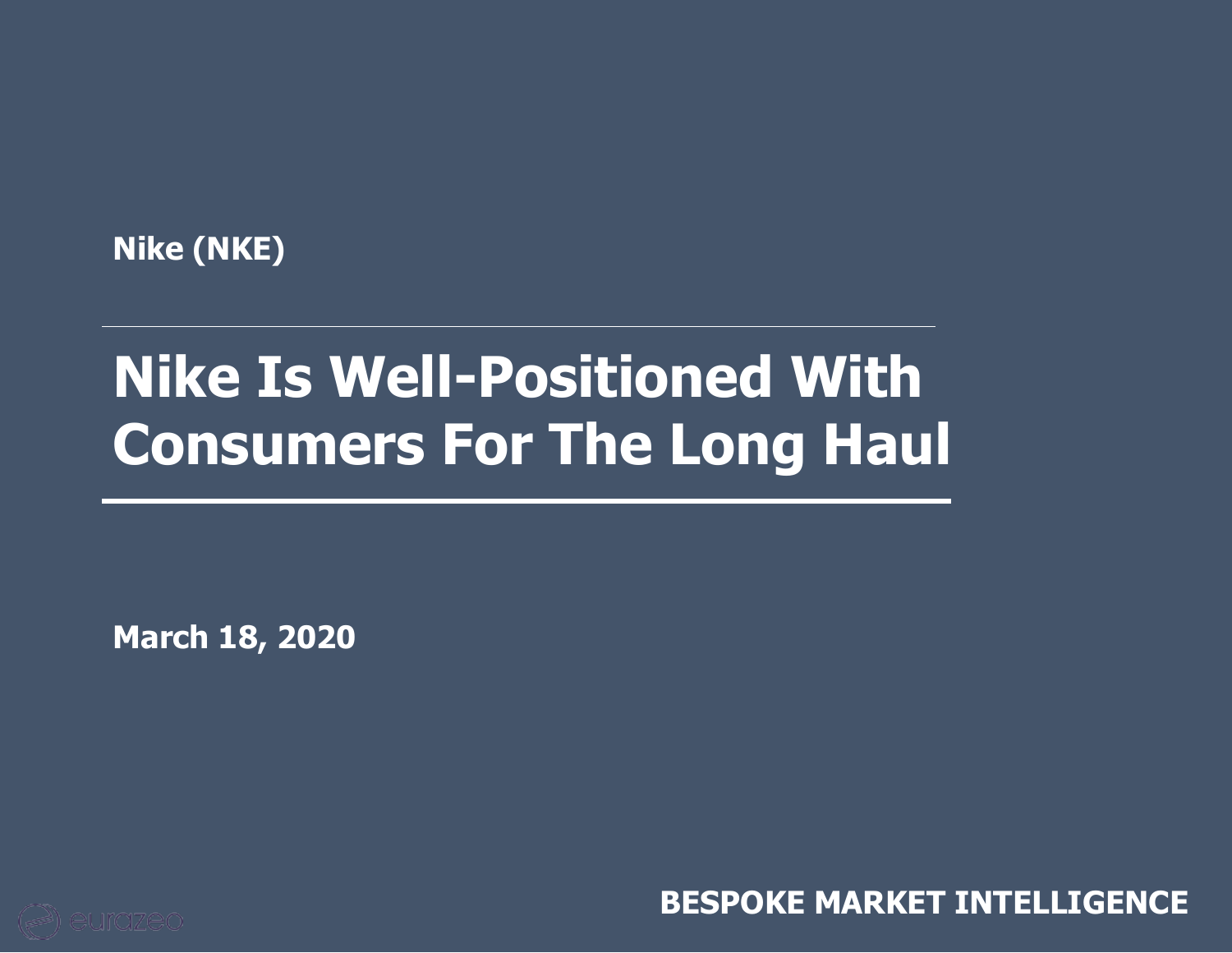### **I**

**Sneaker Purchasing is Shifting Direct, Driven by Millennials and Nike/Jordan**

- **Footwear Purchasing is Shifting Online**
- **Nike Customers Are Among The Most Loyal**
- **Nike and Under Armour Flagged As "Up and Coming Brands" Generating Excitement**
- **Athleisure's Upswing / Usage For Casual Wear is Being Driven By Millennials**
- **Nike and Under Armour Viewed As Having Better Athletic Performance Than Competitors**
- **Sentiment Toward Nike in China is Very Positive**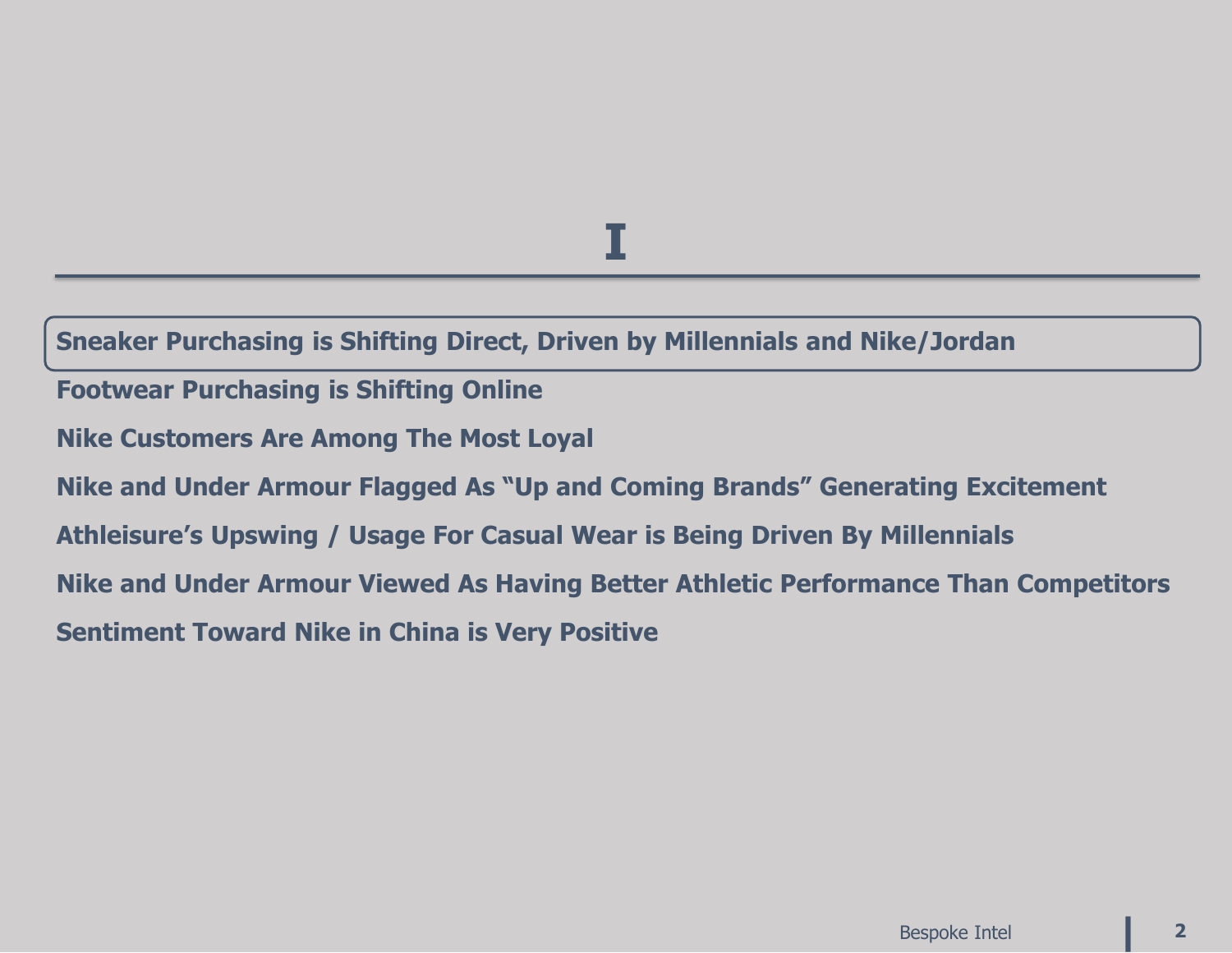**Consumers have gradually shifted in toward buying footwear direct. Going direct peaked/hit a high during the holiday months.**

**Thinking about the most recent pair of sneakers you bought, did you get them directly from the sneaker brand's website/app or from a retailer of multiple sneaker brands?**

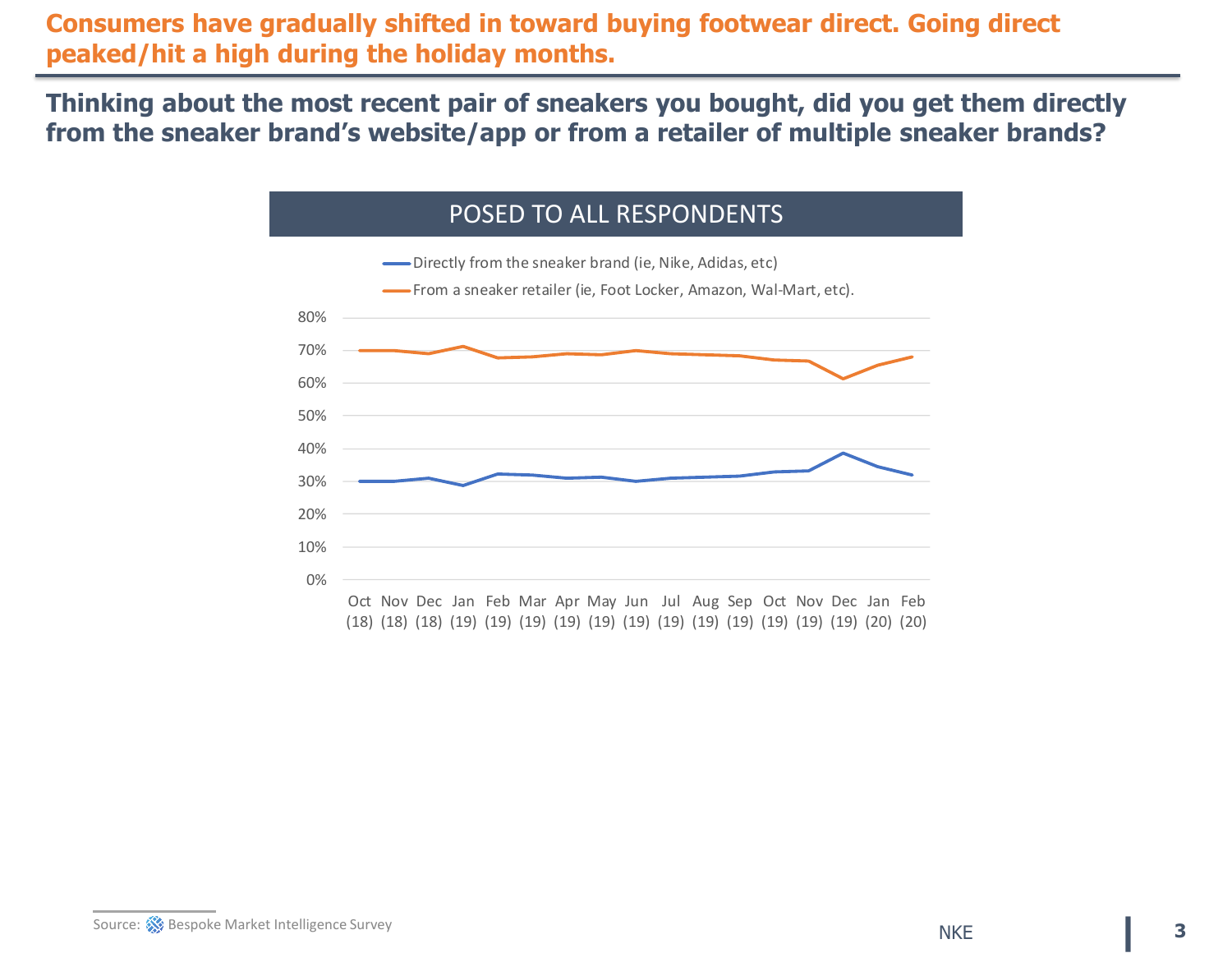**Millennials are more likely than 35+ year-olds to buy direct. They were actually more likely in December to go direct.**

**Thinking about the most recent pair of sneakers you bought, did you get them directly from the sneaker brand's website/app or from a retailer of multiple sneaker brands?**

#### POSED TO 18-34 YEAR-OLDS

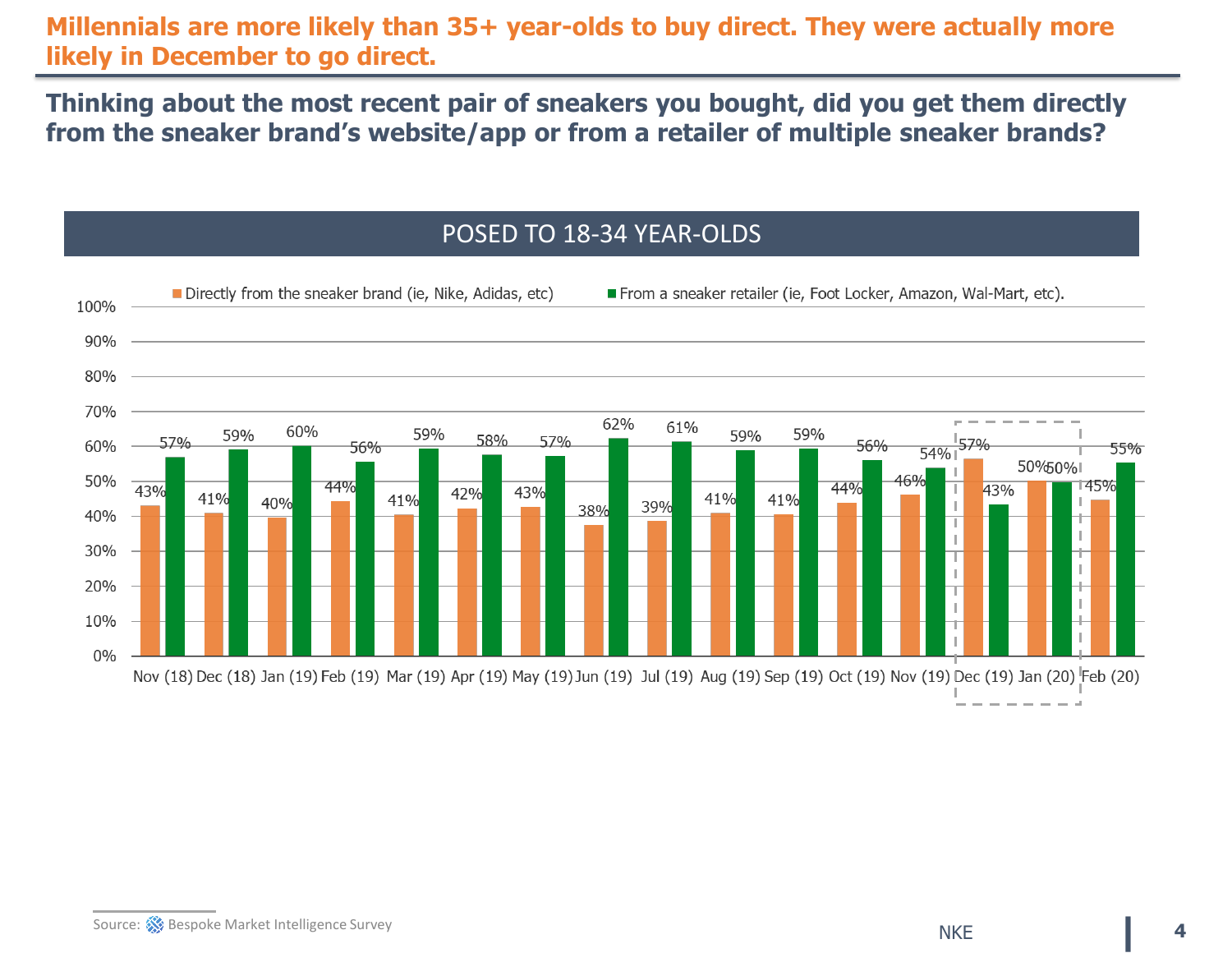#### **Nike and Jordan brand customers are among the most likely to go direct.**

**If you were buying sneakers today, would you get them directly from the sneaker brand's website/app/store? (Point in Time)**

#### POSED TO RESPONDENTS WHO SAID THE FOLLOWING BRANDS ARE THEIR FAVORITES



Directly from the sneaker brand (ie, Nike, Adidas, etc) From a sneaker retailer (ie, Foot Locker, Amazon, Wal-Mart, etc).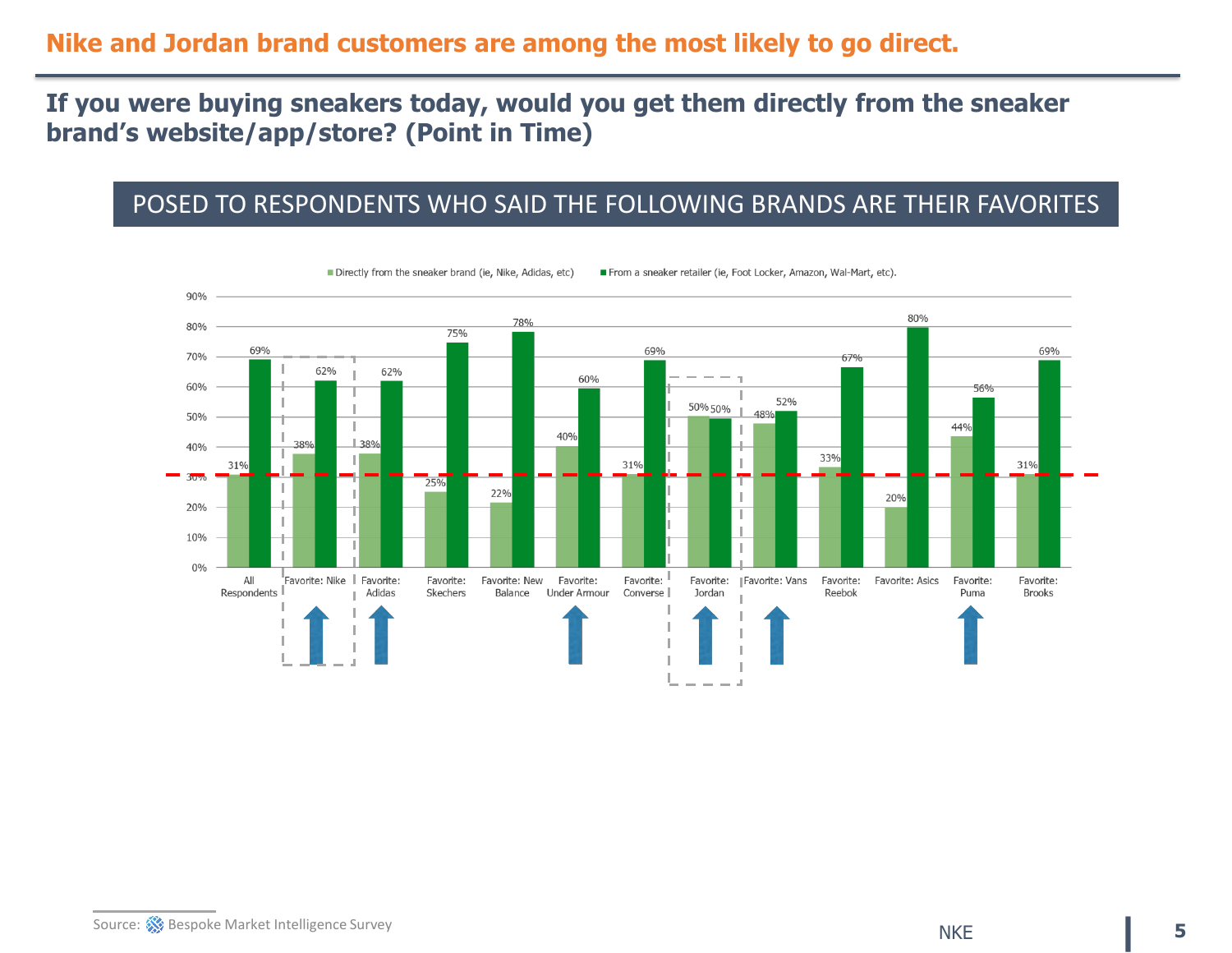#### **Over time, customers of Nike and Jordan have only gotten more and more likely to go direct.**

**If you were buying sneakers today, would you get them directly from the sneaker brand's website/app/store? (Time Series)**

#### POSED TO RESPONDENTS WHO SAID THE FOLLOWING BRANDS ARE THEIR FAVORITES



■ Dec (18) ■ Jan (19) ■ Feb (19) ■ Mar (19) ■ Apr (19) ■ May (19) ■ Jun (19) ■ Jul (19) ■ Aug (19) ■ Sep (19) ■ Oct (19) ■ Nov (19) ■ Dec (19) ■ Jan (20) ■ Feb (20)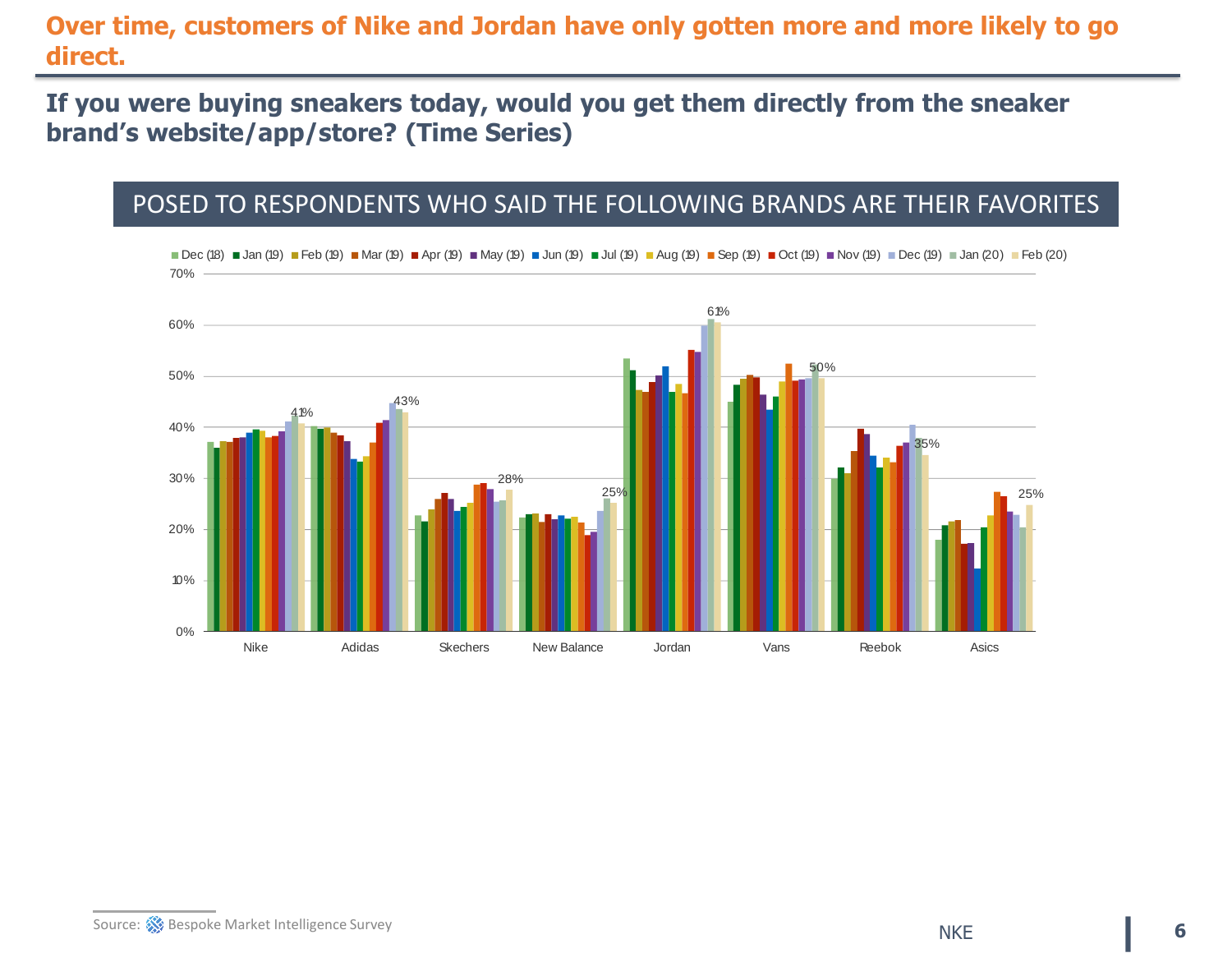### **II**

**Sneaker Purchasing is Shifting Direct, Driven by Millennials and Nike/Jordan**

**Footwear Purchasing is Shifting Online**

**Nike Customers Are Among The Most Loyal**

**Nike and Under Armour Flagged As "Up and Coming Brands" Generating Excitement**

**Athleisure's Upswing / Usage For Casual Wear is Being Driven By Millennials**

**Nike and Under Armour Viewed As Having Better Athletic Performance Than Competitors**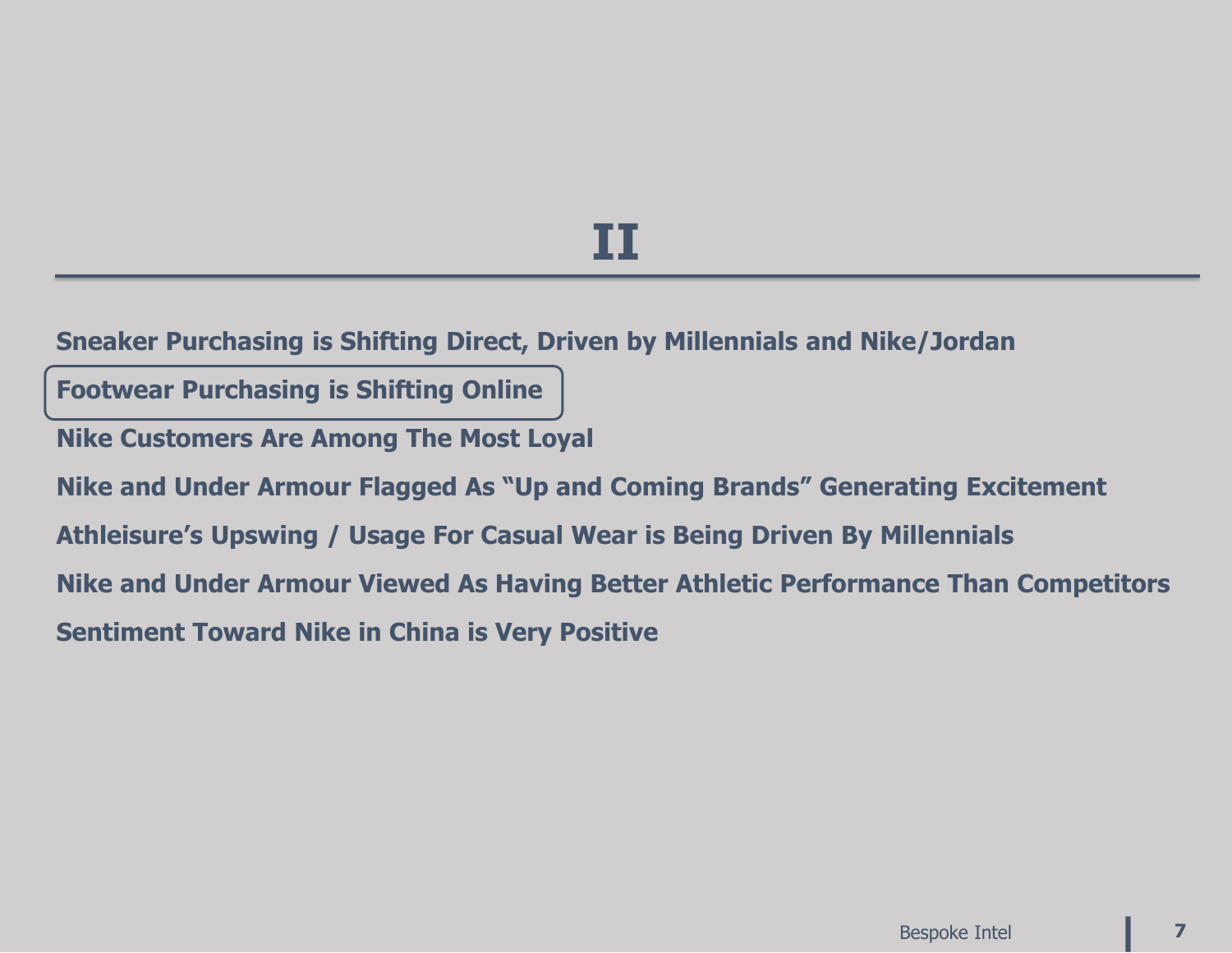#### **Consumer footwear shopping preferences are increasingly shifting toward online.**

#### **Where do you prefer to buy sneakers?**



#### POSED TO RESPONDENTS WHO SAID THE FOLLOWING BRANDS ARE THEIR FAVORITES

Source: Bespoke Market Intelligence Survey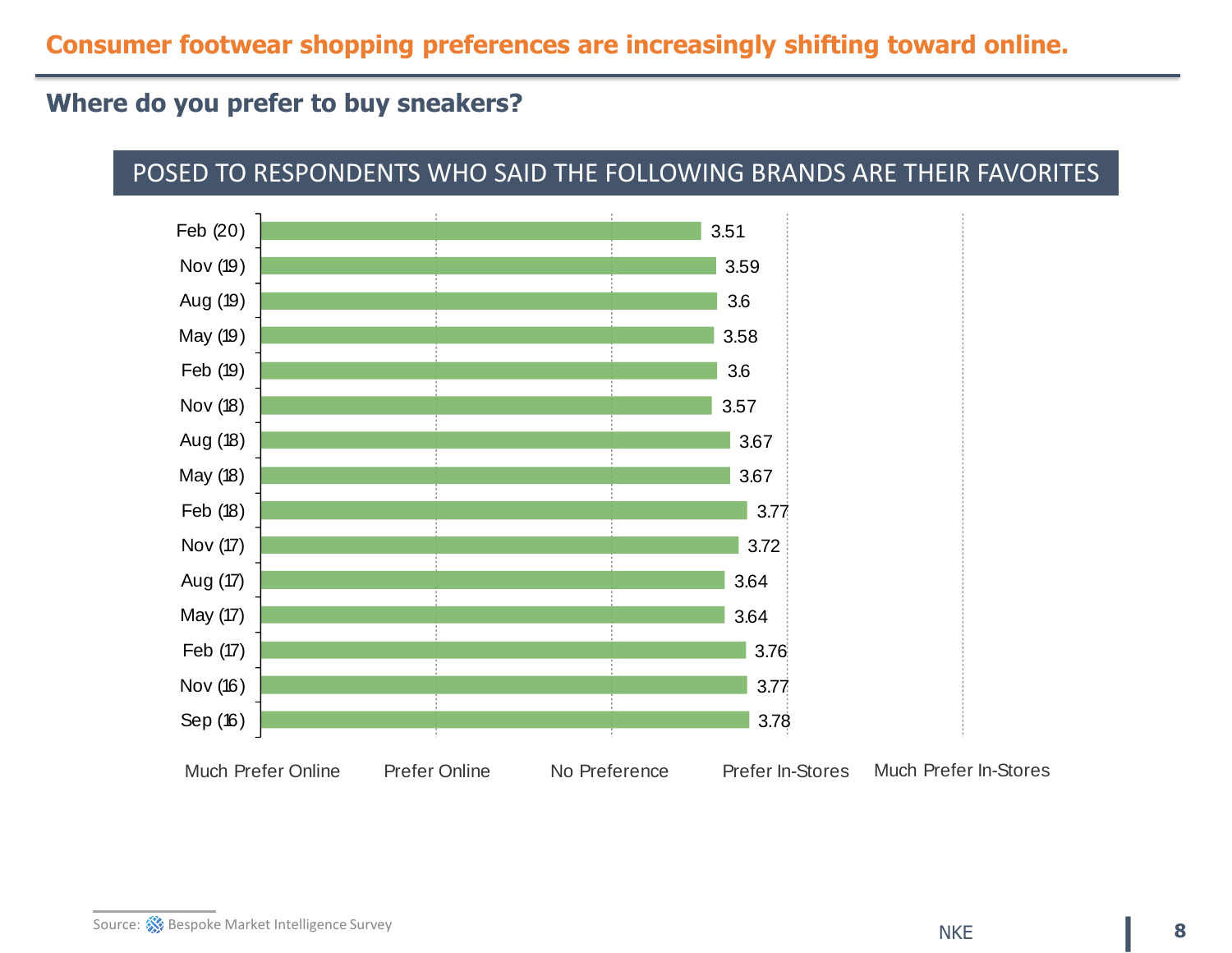**Thinking of the last time you bought a pair of sneakers, did you buy them online or in a store?**

#### POSED TO RESPONDENTS WHO SAID THE FOLLOWING BRANDS ARE THEIR FAVORITES

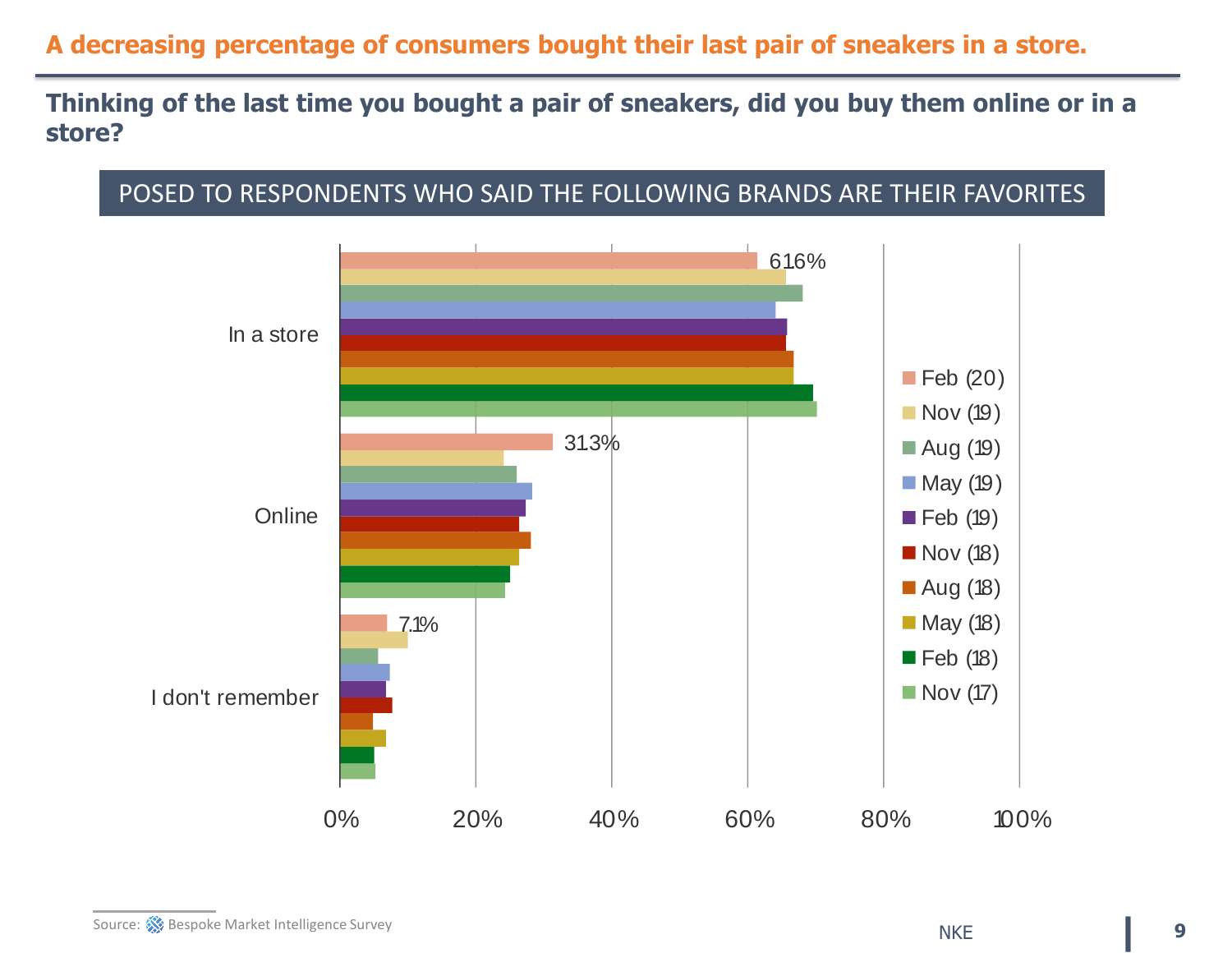### **III**

**Sneaker Purchasing is Shifting Direct, Driven by Millennials and Nike/Jordan**

**Footwear Purchasing is Shifting Online**

**Nike Customers Are Among The Most Loyal**

**Nike and Under Armour Flagged As "Up and Coming Brands" Generating Excitement Athleisure's Upswing / Usage For Casual Wear is Being Driven By Millennials Nike and Under Armour Viewed As Having Better Athletic Performance Than Competitors Sentiment Toward Nike in China is Very Positive**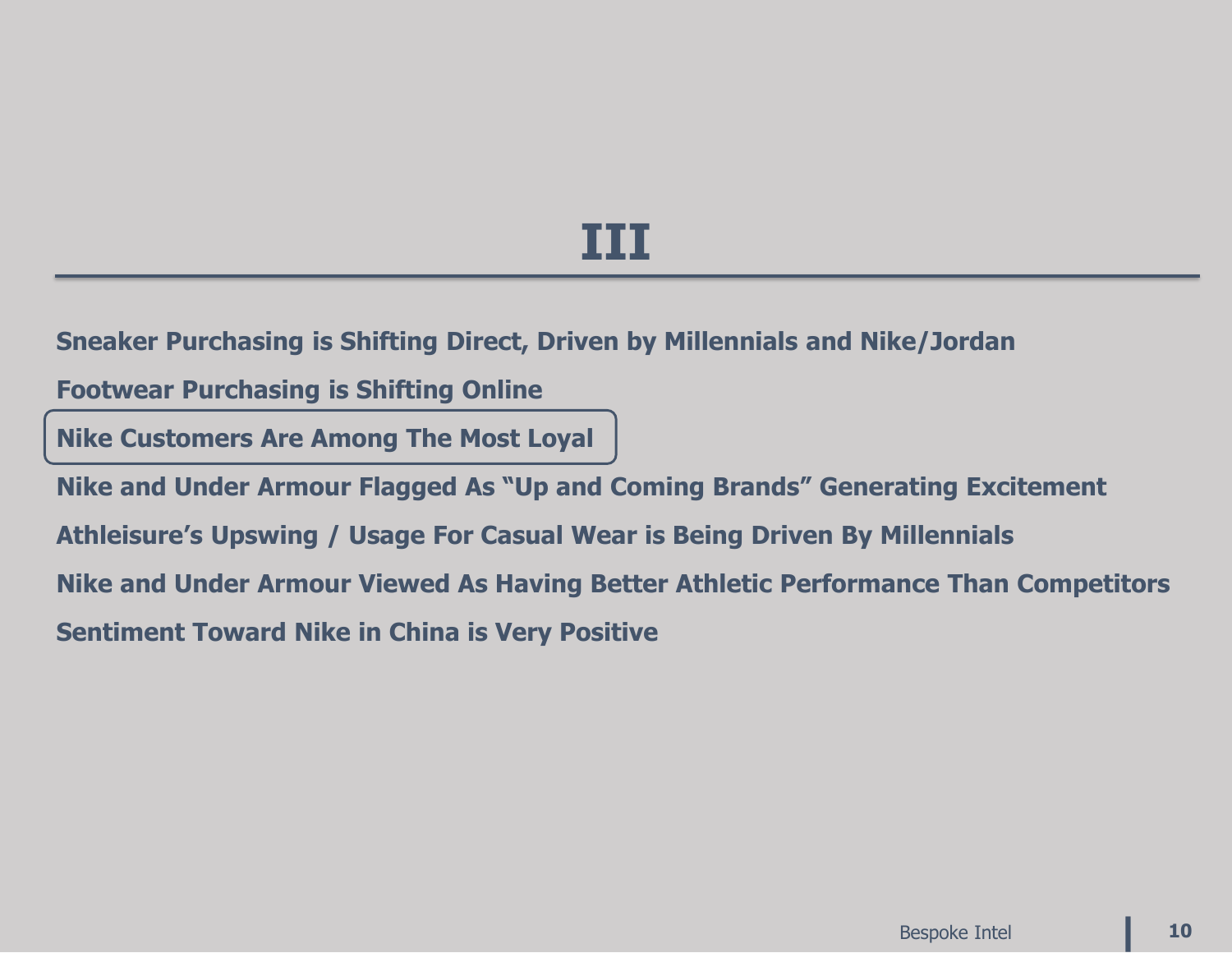#### **Thinking about the last pair of sneakers that you purchased, which brand did you buy?**

#### POSED TO RESPONDENTS WHO SAID THE FOLLOWING BRANDS ARE THEIR FAVORITES

| <b>Answer Choices</b>   |             |            | All Respondents Favorite: Nike Favorite: Adidas | <b>Favorite:</b> | <b>Favorite: New</b> | <b>Favorite: Under</b> | Favorite:  | <b>Favorite: Jordan</b> |            | Favorite: Vans Favorite: Reebok Favorite: Asics |           |           | Favorite: Puma Favorite: Brooks |
|-------------------------|-------------|------------|-------------------------------------------------|------------------|----------------------|------------------------|------------|-------------------------|------------|-------------------------------------------------|-----------|-----------|---------------------------------|
|                         |             |            |                                                 | <b>Skechers</b>  | <b>Balance</b>       | Armour                 | Converse   |                         |            |                                                 |           |           |                                 |
| <b>Total</b>            | $N = 22697$ | $N = 5886$ | $N = 1685$                                      | $N = 2008$       | $N = 2429$           | $N = 501$              | $N = 1012$ | $N = 1064$              | $N = 1003$ | $N = 726$                                       | $N = 864$ | $N = 550$ | $N = 378$                       |
| <b>Nike</b>             | 23%         | 65%        | 12%                                             | 4%               | 5%                   | 12%                    | 9%         | 26%                     | 12%        | 8%                                              | 6%        | 8%        | 6%                              |
| Adidas                  | 7%          | 5%         | 56%                                             | 2%               | 2%                   | 5%                     | 5%         | 6%                      | 4%         | 3%                                              | 3%        | 5%        | 3%                              |
| <b>Skechers</b>         | 10%         | 3%         | 2%                                              | 74%              | 4%                   | 5%                     | 5%         | 1%                      | 2%         | 6%                                              | 2%        | 4%        | 1%                              |
| <b>New Balance</b>      | 11%         | 3%         | 4%                                              | 3%               | 72%                  | 5%                     | 4%         | 3%                      | 2%         | 6%                                              | 5%        | 3%        | 3%                              |
| <b>Under Armour</b>     | 2%          | 2%         | 2%                                              | 1%               | 1%                   | 50%                    | 1%         | 2%                      | 1%         | 2%                                              | 2%        | 3%        | 2%                              |
| Converse                | 4%          | 2%         | 3%                                              | 2%               | 1%                   | 2%                     | 49%        | 2%                      | 6%         | 2%                                              | 1%        | 4%        | 2%                              |
| Jordan                  | 4%          | 4%         | 2%                                              | 1%               | 1%                   | 3%                     | 2%         | 43%                     | 3%         | 3%                                              | $1\%$     | 4%        | 2%                              |
| Vans                    | 5%          | 3%         | 3%                                              | 1%               | 1%                   | 3%                     | 6%         | 8%                      | 53%        | 2%                                              | 1%        | 5%        | 3%                              |
| Reebok                  | 3%          | 2%         | 2%                                              | 2%               | 2%                   | 3%                     | 3%         | 2%                      | 2%         | 54%                                             | 2%        | 3%        | 1%                              |
| Asics                   | 4%          | 1%         | 2%                                              | 1%               | 2%                   | 2%                     | 2%         | 0%                      | 1%         | 2%                                              | 71%       | 2%        | 2%                              |
| Puma                    | 3%          | 2%         | 3%                                              | 1%               | 1%                   | 2%                     | 1%         | 3%                      | 3%         | 2%                                              | 1%        | 47%       | 1%                              |
| <b>Brookes</b>          | 2%          | 1%         | 1%                                              | 0%               | 1%                   | 0%                     | 1%         | 1%                      | 0%         | 1%                                              | 2%        | 1%        | 67%                             |
| None of the above/Other | 22%         | 8%         | 9%                                              | 9%               | 8%                   | 9%                     | 13%        | 4%                      | 9%         | 9%                                              | 5%        | 11%       | 7%                              |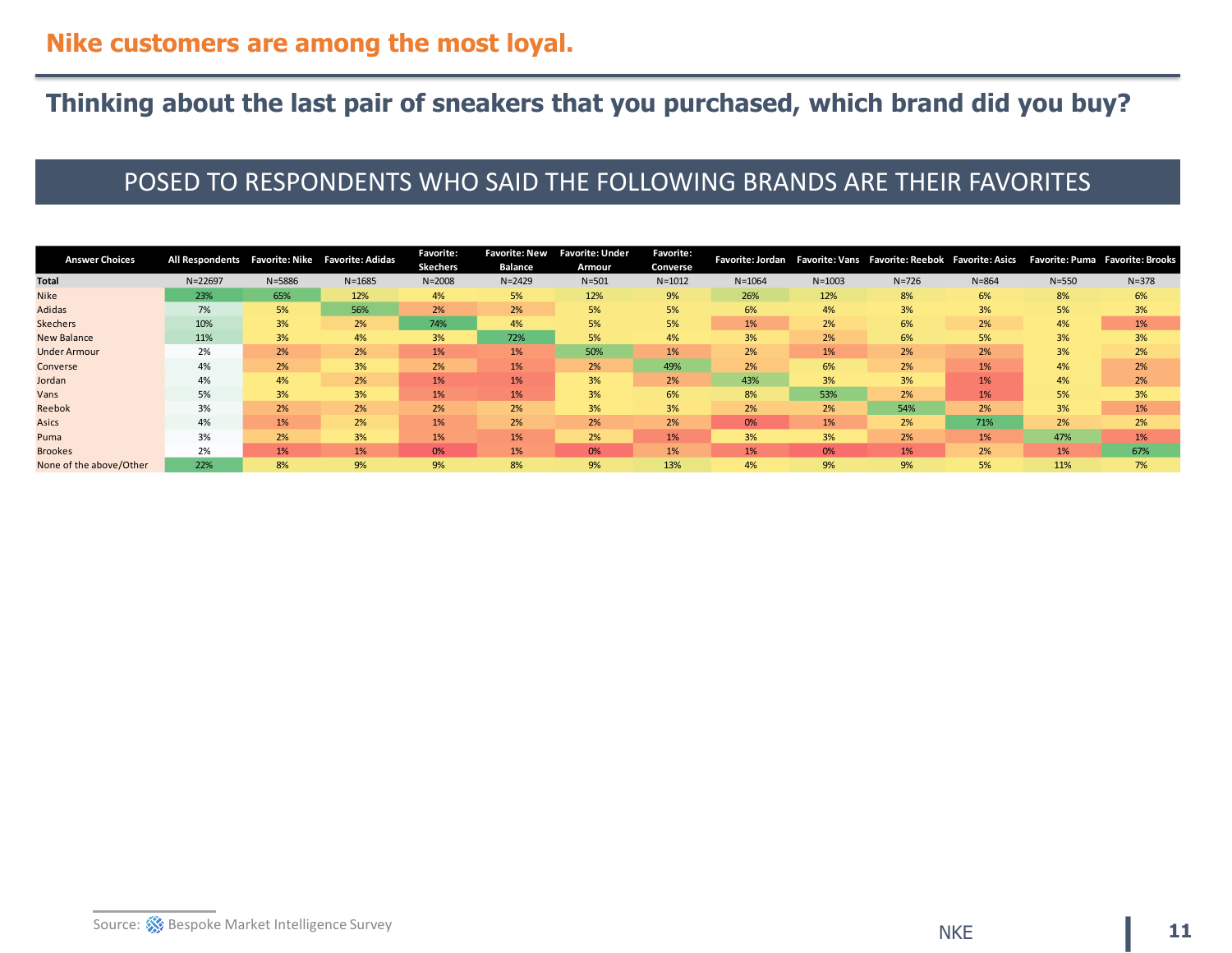## **IV**

**Sneaker Purchasing is Shifting Direct, Driven by Millennials and Nike/Jordan**

**Footwear Purchasing is Shifting Online**

**Nike Customers Are Among The Most Loyal**

**Nike and Under Armour Flagged As "Up and Coming Brands" Generating Excitement**

**Athleisure's Upswing / Usage For Casual Wear is Being Driven By Millennials**

**Nike and Under Armour Viewed As Having Better Athletic Performance Than Competitors**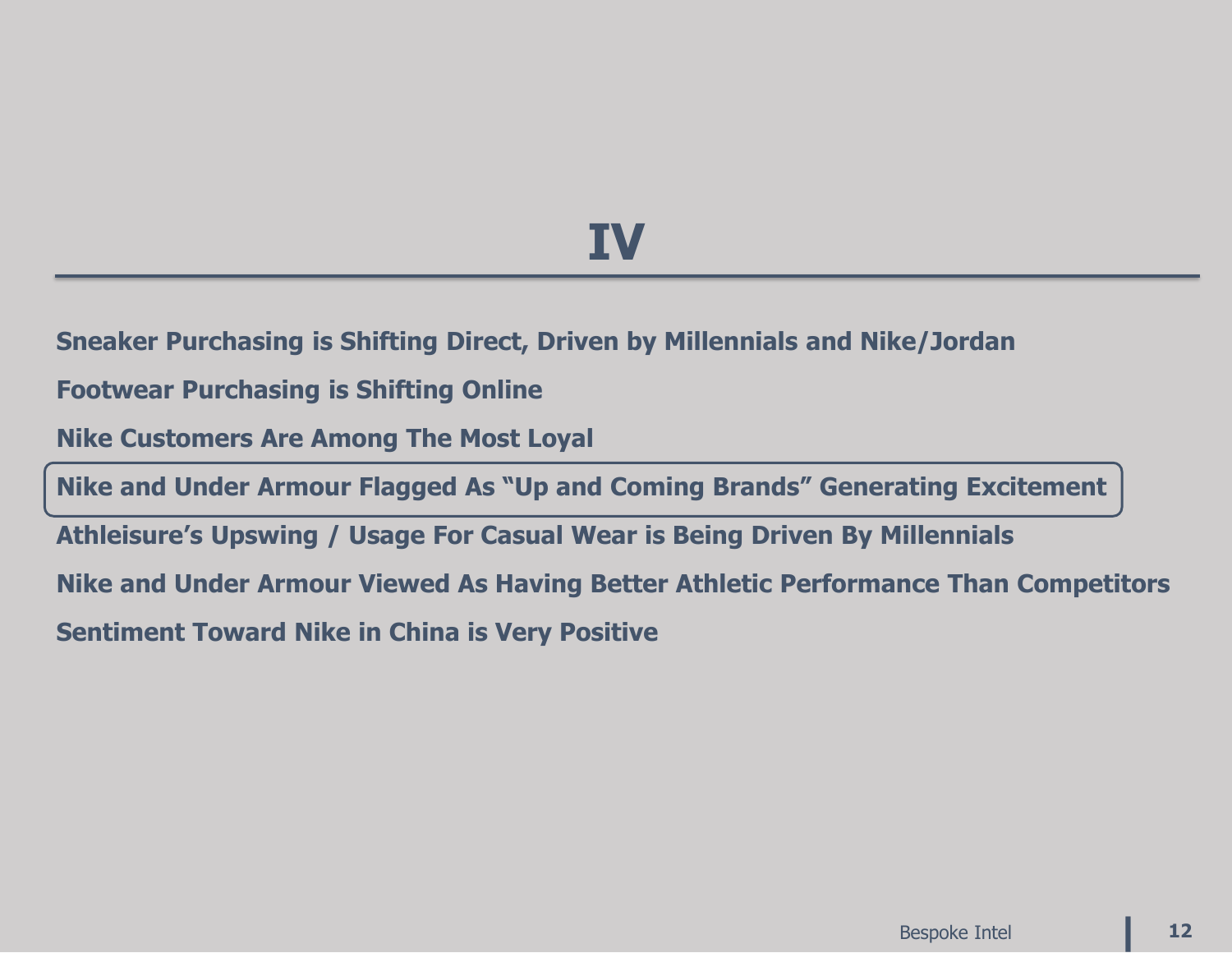**Even though we asked consumers to flag "up and coming sneaker brands" that they are excited about, – Nike and Jordan were flagged most often.**

**Are there any up and coming sneaker brands that you have noticed recently?**

#### POSED TO ALL RESPONDENTS **YEEZY** NOW **IZUMI SPORTIVA KNOW BLOWFISH ADIDAS** VAPOR **YES FILA PARKER BZEES** 1S SCARPA **AHNU MCQUEEN** LA LG LG<br>SALOMON ALEXANDER SKTECHERS **NGOISE REEBOK** EX NONE CHAMPION **GUCCI HAGLOFS BALENCIAGA** TEVA **BROOKS GOOD IVY** PEARL VIONIC **OFFICIO ZARQ OKATTRUMP DFGH ECCO EWBA ANCE** LOWA MMAX

**Also Note: Under Armour was flagged by a high percentage of consumers.**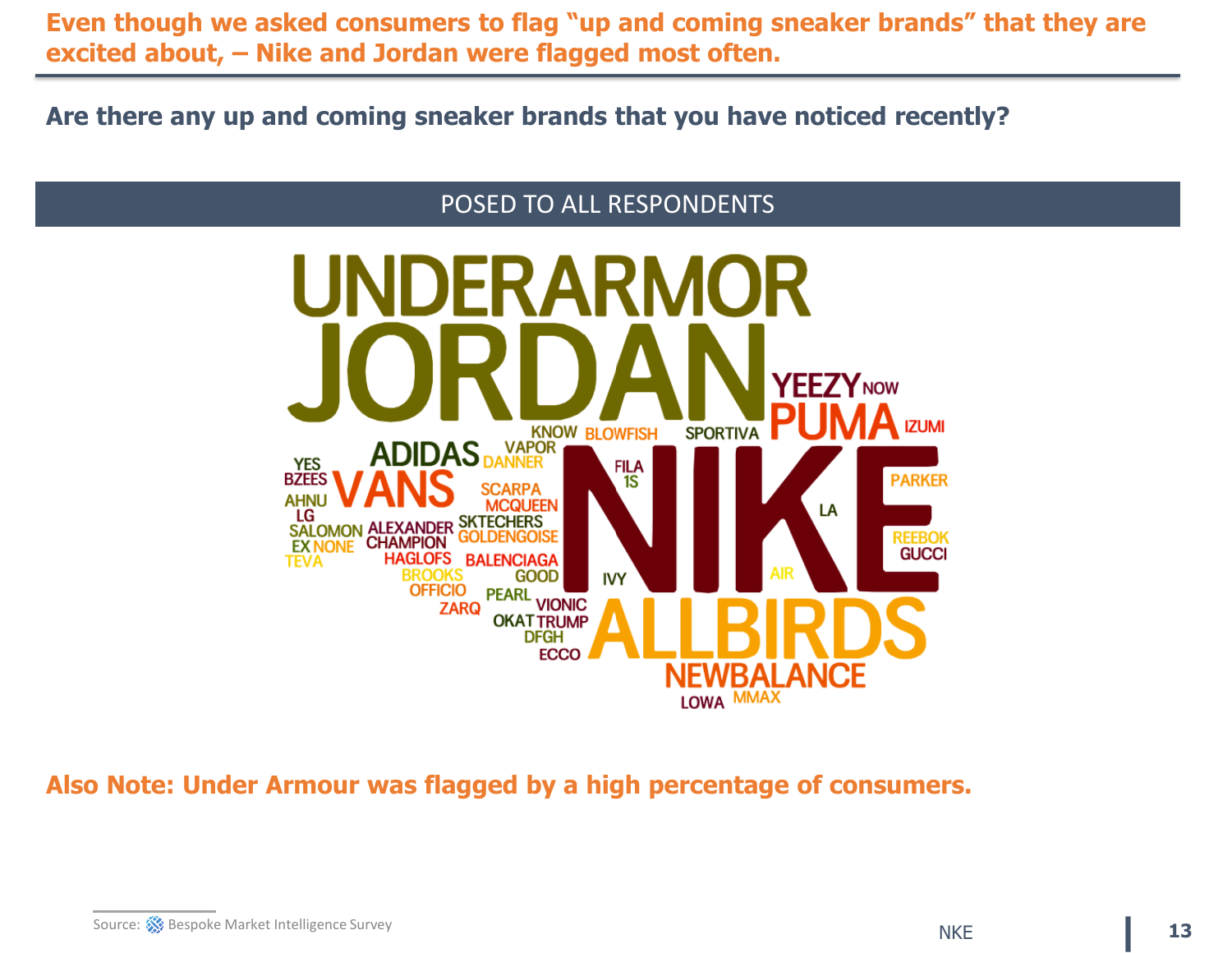### **V**

**Sneaker Purchasing is Shifting Direct, Driven by Millennials and Nike/Jordan**

**Footwear Purchasing is Shifting Online**

**Nike Customers Are Among The Most Loyal**

**Nike and Under Armour Flagged As "Up and Coming Brands" Generating Excitement**

**Athleisure's Upswing / Usage For Casual Wear is Being Driven By Millennials**

**Nike and Under Armour Viewed As Having Better Athletic Performance Than Competitors**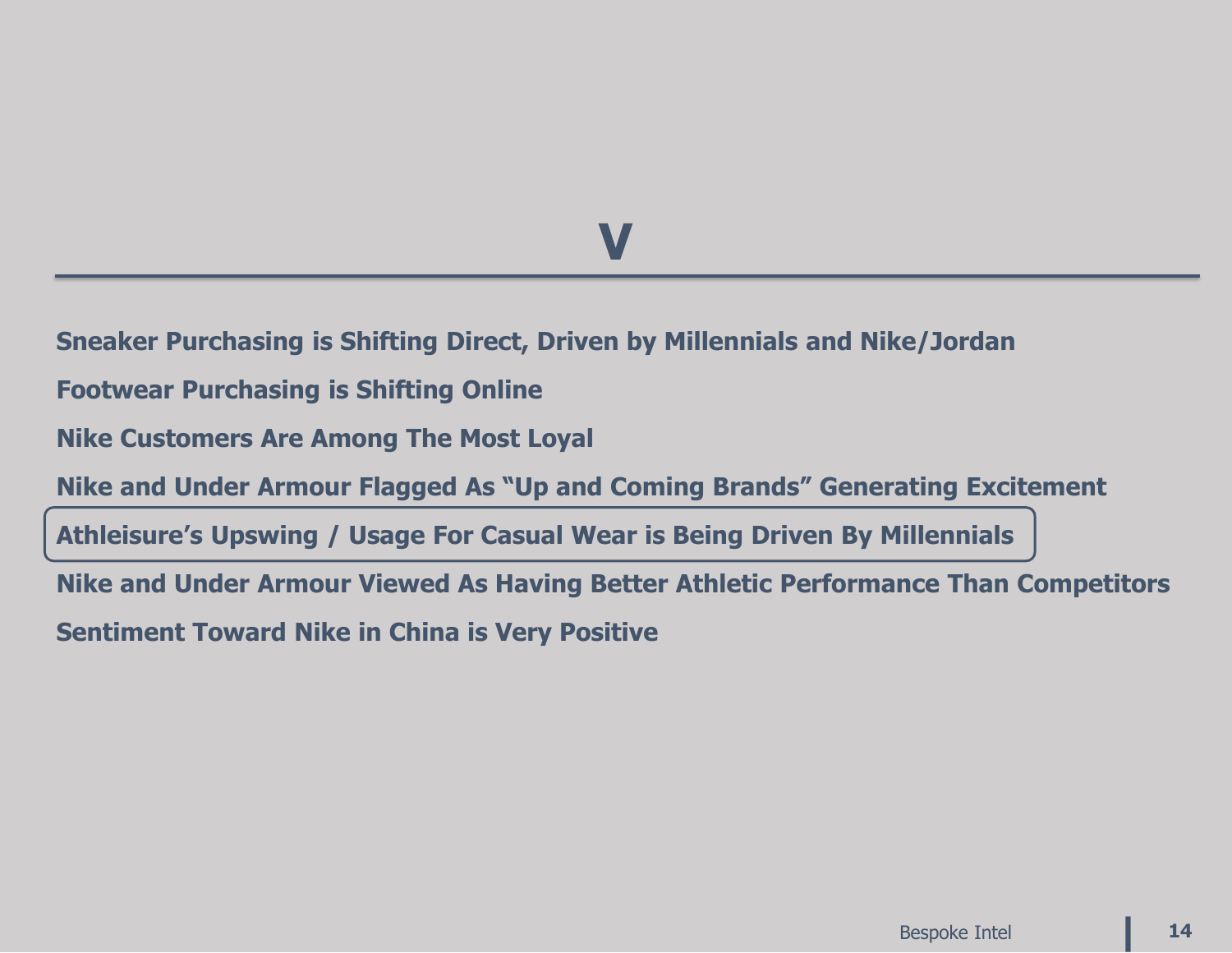**Do you regularly or occasionally wear athletic clothing from any of the following brands?**

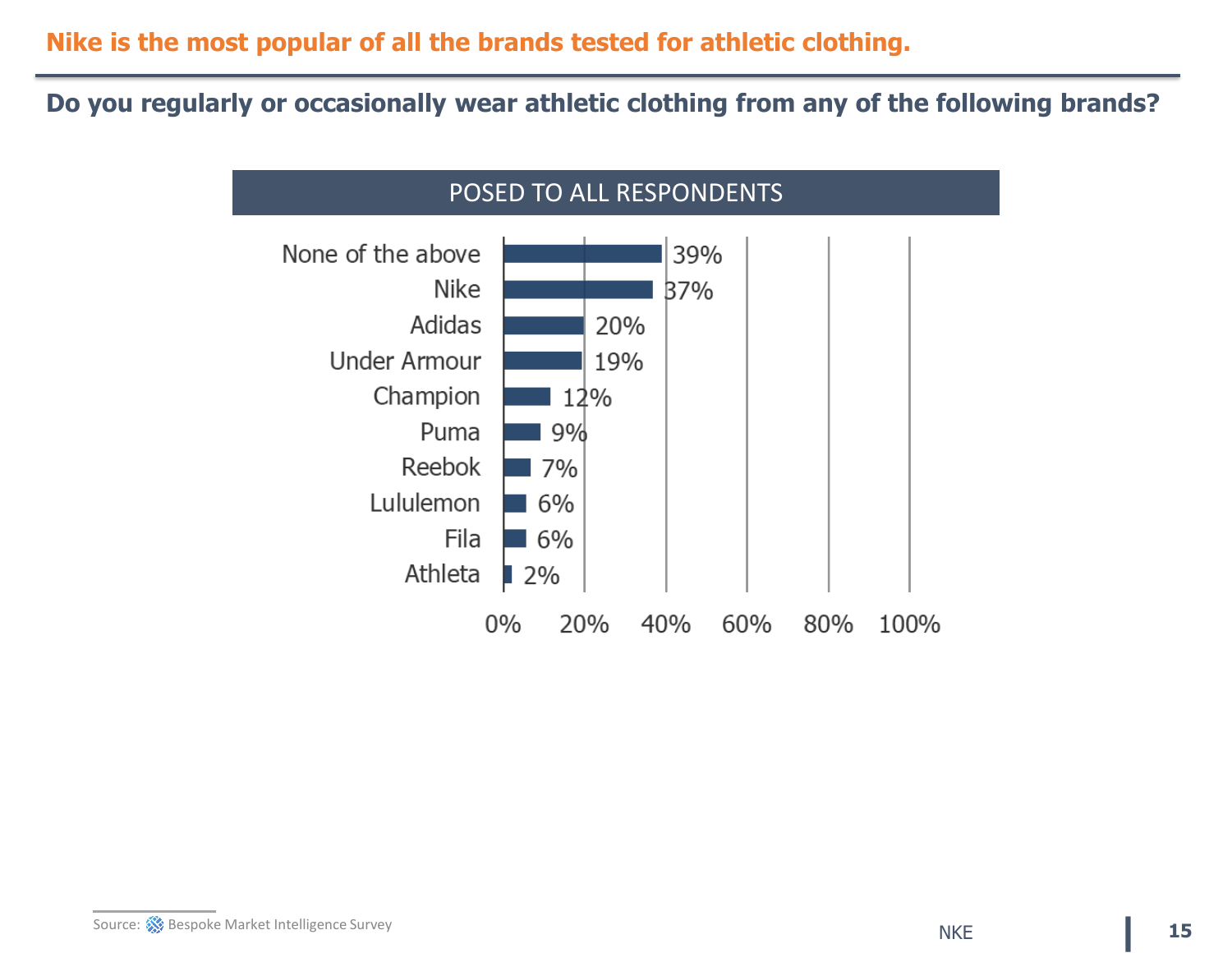#### **The shift toward using athletic clothing for casual wear is largely being driven by younger cohorts. Suggesting the trend will continue as the population ages.**

#### **What do you use athletic clothing for?**

### ALL RESPONDENTS, BROKEN DOWN BY AGE

|                                | <b>Total</b> | 18 to 24  | 25 to 34  | 35 to 44  | 45 to 54  | 55 to 64  | 65 to 74 | 75 or older |
|--------------------------------|--------------|-----------|-----------|-----------|-----------|-----------|----------|-------------|
|                                | $N = 1508$   | $N = 265$ | $N = 319$ | $N = 323$ | $N = 286$ | $N = 165$ | $N = 75$ | $N = 75$    |
| To wear casually               | 25%          | 21%       | 23%       | 28%       | 28%       | 29%       | 27%      | 21%         |
| both casual and exercise       | 36%          | 43%       | 40%       | 37%       | 36%       | 26%       | 23%      | 24%         |
| To exercise                    | 18%          | 20%       | 21%       | 21%       | 14%       | 18%       | 16%      | 8%          |
| I don't wear athletic clothing | 21%          | 15%       | 16%       | 15%       | 23%       | 27%       | 35%      | 47%         |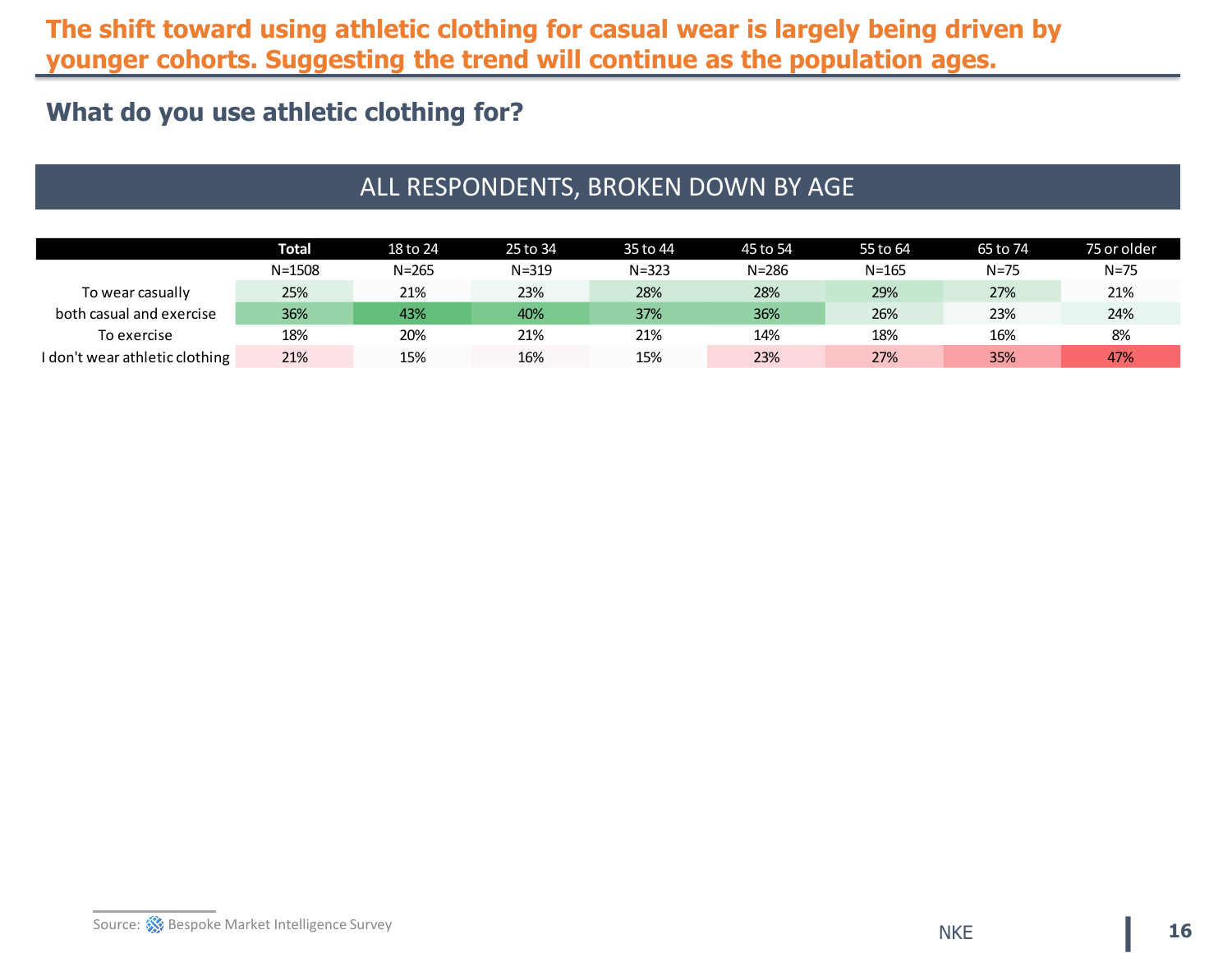## **VI**

**Sneaker Purchasing is Shifting Direct, Driven by Millennials and Nike/Jordan**

**Footwear Purchasing is Shifting Online**

**Nike Customers Are Among The Most Loyal**

**Nike and Under Armour Flagged As "Up and Coming Brands" Generating Excitement**

**Athleisure's Upswing / Usage For Casual Wear is Being Driven By Millennials**

**Nike and Under Armour Viewed As Having Better Athletic Performance Than Competitors**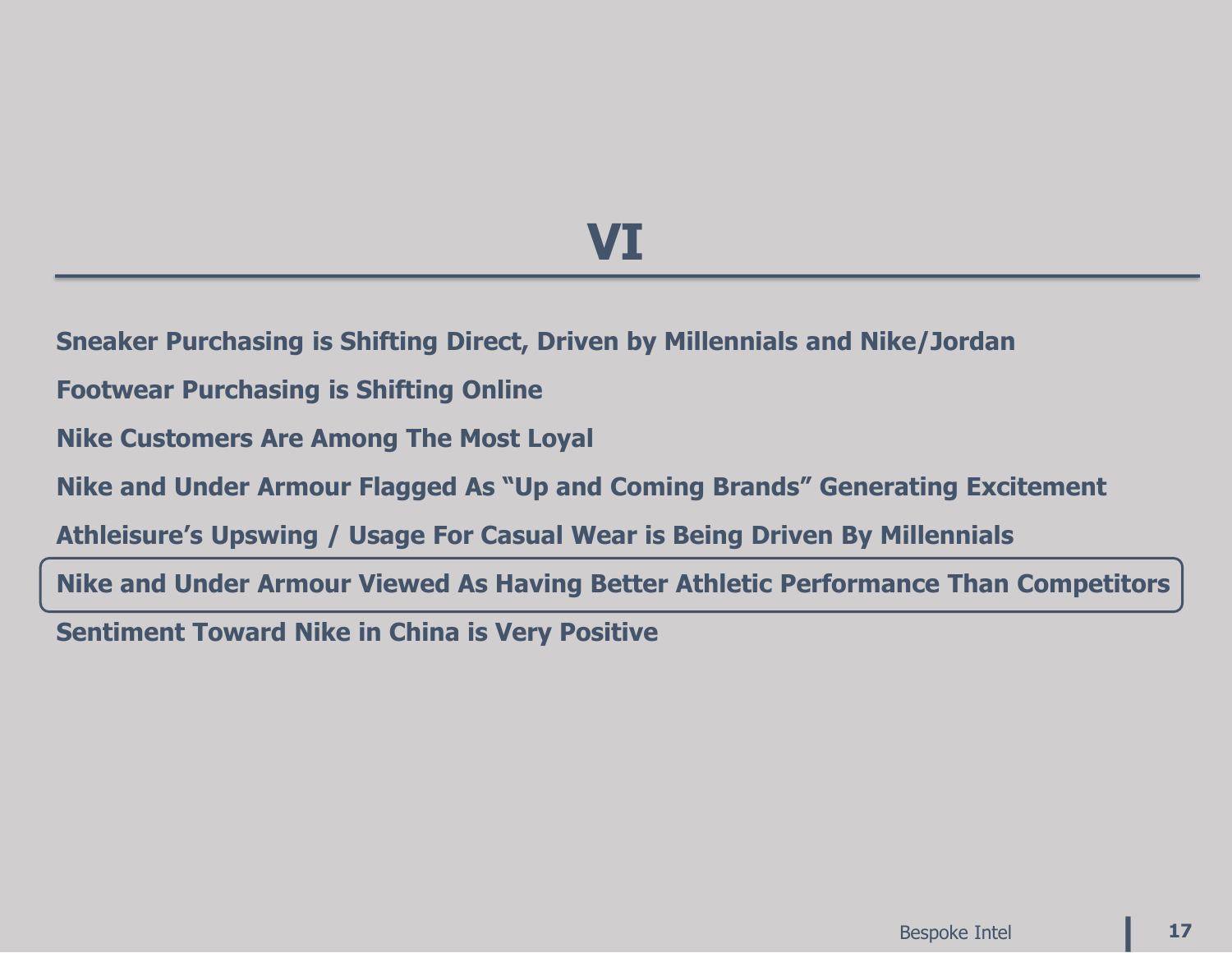**Nike and Under Armour are viewed by customers as being superior to competition when it comes to athletic performance.**

**In your opinion, how does this brand's clothing compare to competitive options when it comes to athletic performance.**

#### POSED TO RESPONDENTS WHO WEAR EACH OF THE FOLLOWING BRANDS

|                         | Nike  | Jnder Armour | Lululemon | <b>Fila</b> | Puma  | Adidas | Champion  | Athleta  | <b>Reebok</b> |
|-------------------------|-------|--------------|-----------|-------------|-------|--------|-----------|----------|---------------|
|                         | N=553 | N=292        | N=86      | $N = 84$    | N=137 | N=298  | $N = 174$ | $N = 32$ | $N = 101$     |
| Inferior to competition | 9%    | 11%          | 22%       | 23%         | 13%   | 10%    | 11%       | 6%       | 5%            |
| Same as competition     | 48%   | 48%          | 47%       | 54%         | 61%   | 54%    | 65%       | 56%      | 72%           |
| Superior to competition | 42%   | 41%          | 31%       | 24%         | 26%   | 36%    | 24%       | 38%      | 23%           |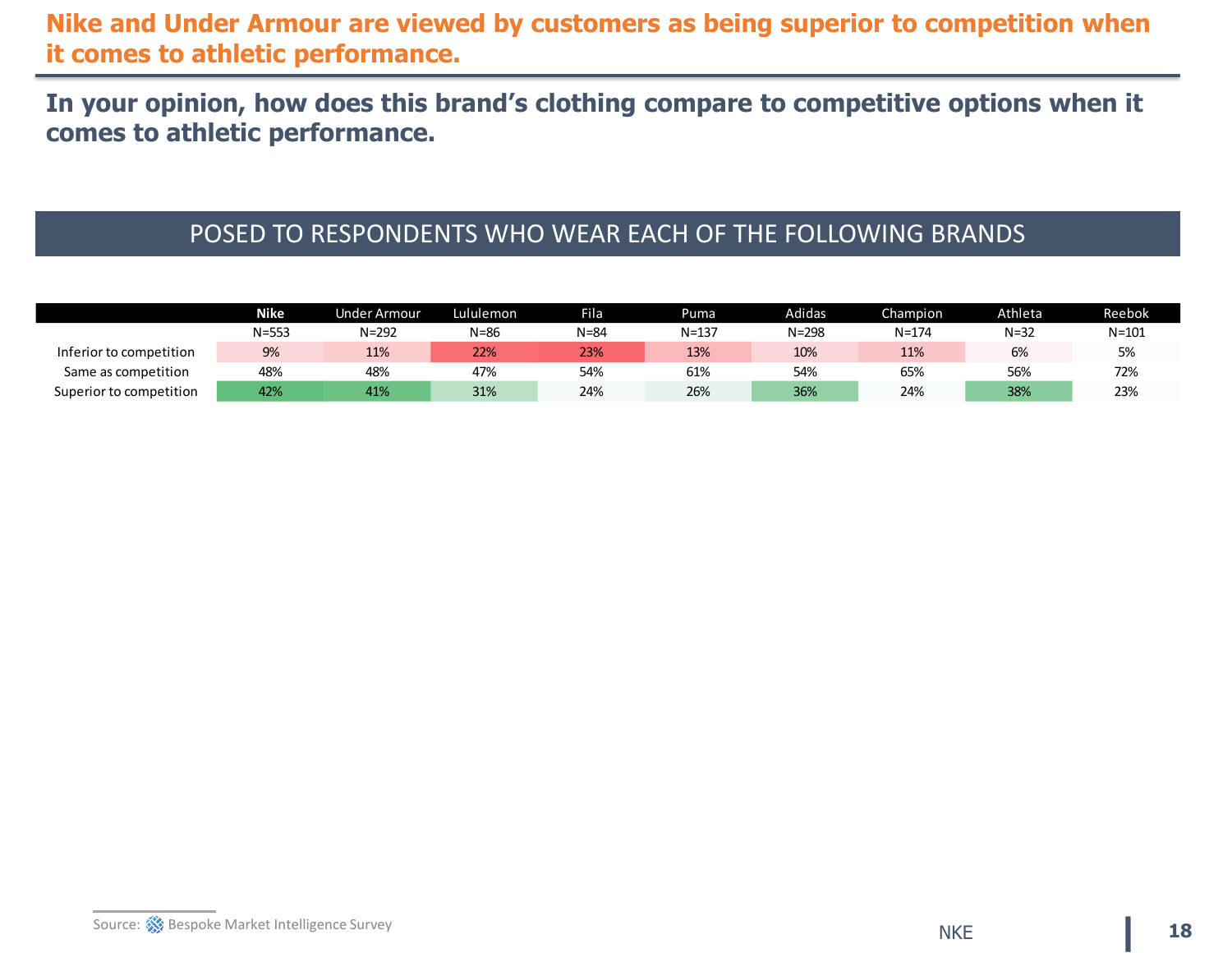# **VII**

**Sneaker Purchasing is Shifting Direct, Driven by Millennials and Nike/Jordan**

**Footwear Purchasing is Shifting Online**

**Nike Customers Are Among The Most Loyal**

**Nike and Under Armour Flagged As "Up and Coming Brands" Generating Excitement**

**Athleisure's Upswing / Usage For Casual Wear is Being Driven By Millennials**

**Nike and Under Armour Viewed As Having Better Athletic Performance Than Competitors**